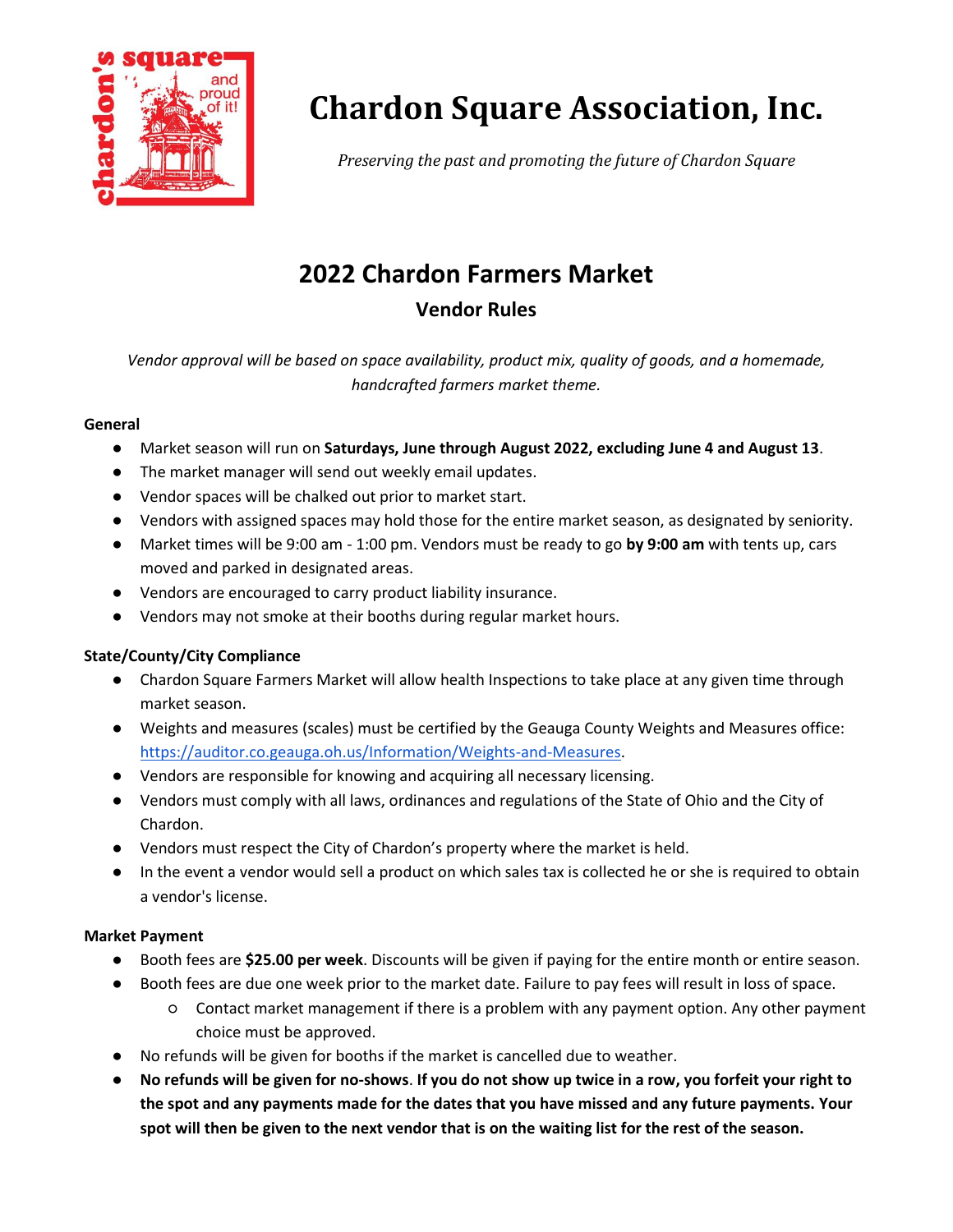#### **Parking**

- Vendors are to park in an area specified by management. Must be **off-site** from square parking. Space available for vendors is east of our market, next to Park Elementary.
- If a vendor is parked on the square, they will be forced to move no exceptions. Market customers have parking priority over vendors. Space is limited due to other surrounding businesses.

#### **Guidelines**

- Vendors must list products they wish to sell during market season, if other products are found being sold during market season, that product will need to be removed.
- Vendor tents **must** be tied down securely by weights by the start of every market.
- ALL food vendors must have a tent. Vendors selling food products must be covered to protect from contamination by dust, dirt, insects, rain, etc.
- Vendors are responsible for their own set up and take down of their space.
- Each vendor shall display a sign stating the producer's name and location and have prices well displayed.
- Price wars between vendors are prohibited.
- Vendors must remove unsold products and clean up their space before leaving the market. A \$20 fee will be charged if products are left behind.

### **Exclusivity**

● Chardon Square Farmers Market **does not** offer exclusive rights to any one vendor. Customers enjoy having choices.

#### **Produce Vendors**

- A grower is a person/organization who raises his/her own products on his/her own land.
- NO PRODUCE FROM OUTSIDE THE STATE OF OHIO MAY BE SOLD.
- Growers selling products labeled "organic" must have appropriate State of Ohio certification.
- Vendors are expected to sell quality goods.
- Sales per pound must have an approved and stamped scale by county weights and measures department [\(https://auditor.co.geauga.oh.us/Information/Weights-and-Measures\)](https://auditor.co.geauga.oh.us/Information/Weights-and-Measures).

## **Pre-Packed Meat/Egg/Dairy/Frozen Meat Vendors**

*(Contact your local Health Department for more information)*

- Selling of dairy products, eggs, meats, canned foods and other processed or potentially hazardous materials must meet legal requirements.
- A vendor who sells meat or meat products in which meat is the sole or primary ingredient must raise the animal from which the meat comes.
- Meat products must be sold as packaged by the State approved processing facility.
- Foods shall not be displayed or stored on the ground.
- Food that is unsafe shall be discarded.
- Vendors are expected to sell quality goods.
- Sales per pound must have approved and stamped scaled by county weights and measures department [\(https://auditor.co.geauga.oh.us/Information/Weights-and-Measures\)](https://auditor.co.geauga.oh.us/Information/Weights-and-Measures).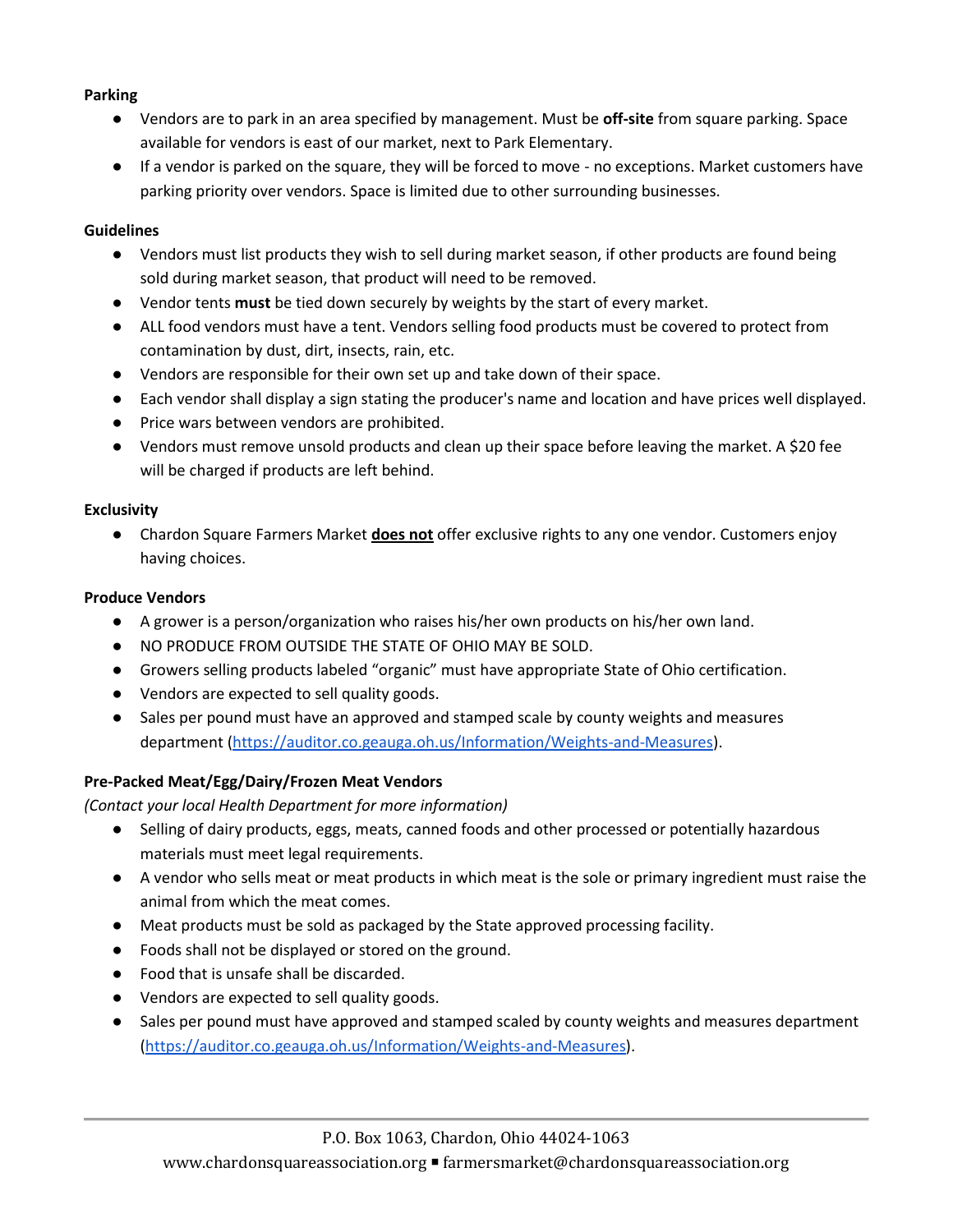#### **Prepared Food and Concessions**

- Prepared food vendors must maintain clean, inspected equipment.
- Vendors offering raw food products to be cooked for sale must use clean, sanitized utensils.
- Foods shall not be displayed or stored on the ground.
- Food that is unsafe shall be discarded.
- Food contact surfaces of equipment used in the preparation display must be clean and sanitary.
- Gloves must be worn when handling food. Hands must be washed to prevent contamination of food, especially after using the toilet or handling raw meat/poultry.
- Prepared food vendors must comply with Food Safety rules.
- Prepared food vendors must have two compartments, or three compartment sinks for proper wash, rinse and bacterial treatments. The Health Inspector must approve other methods.
- All perishable foods must be stored at proper temperatures: cold foods to be maintained at 41°F or below and hot foods must be maintained at 135°F or above.
- Vendors are expected to sell quality goods.

#### **Cottage Food Vendors**

(*Visit the Ohio Department of Agriculture - Cottage Food Production Operation at [https://agri.ohio.gov/wps/portal/gov/oda/divisions/food-safety/resources/cottage-food\)](https://agri.ohio.gov/wps/portal/gov/oda/divisions/food-safety/resources/cottage-food)*

- Cottage Food Production is defined as being made in a person's home and includes produced food items that are not potentially hazardous such as bakery products, jams, jellies, candy, and fruit butter.
- Cottage Foods **must** be labeled correctly.
	- Example: Statement of Identity, name of product. Net weight of product. Ingredient list, listed in order of predominance by weight. Vendor name and address of place the product is made. In 10-point text: "This Product is Home Produced".
	- Cottage Food Production **does not** include low acid food (beans, cucumbers, cabbage, and pudding), cheesecakes, pumpkin pies, custard pies, cream pies, etc. Example: Cannot sell home canned salsa, vegetables, and applesauce.

#### **Other Vendors**

- No flea market, used clothing or home party companies will be permitted.
- The vendor must make handcrafted items.
- Secondhand or flea market type products are not allowed.
- Labels must properly list ingredients.
	- Soaps, essential oil creations, etc.
	- Information through US Food and Drug Administration
	- Homemade Cosmetics, Cosmetic Labeling Guide.

#### **Market Concerns**

- Vendors or customers who suspect that another producer is violating any market rules should report to the Market Manager.
- Vendors shall not address any violation or issue themselves.
- Vendors are expected to conduct themselves courteously.